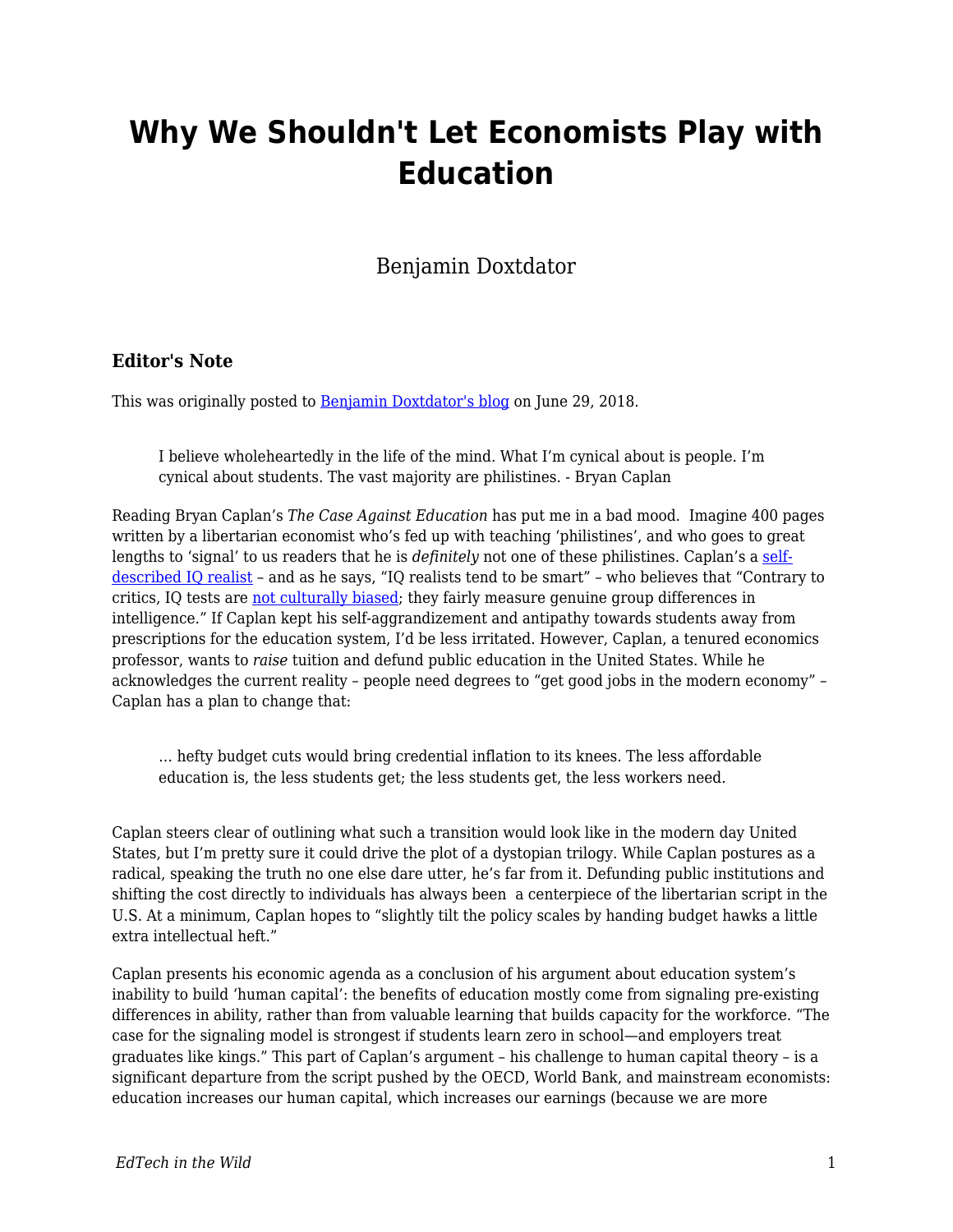productive workers), and enriches the nation. I am not here to try to save human capital theory from Caplan. Human capital theory needs to be dismantled precisely because it encourages us to see education – and our lives – purely in economic terms, which primes us for libertarian economists like Caplan to come along and argue that the results don't justify the spending.

Short of defunding the whole system, Caplan imagines a strong tracking program: "we should steer academically uninclined kids toward vocational education when they're 12 or so. Teenage workers may not discover their 'calling,' but at least they'll get used to gainful employment." In the U.S., tracking and vocational education has historically reinforced middle class and white privilege. In an interview, Gretchen Simpsons challenges Caplan on this point:

GRETCHEN: We're terribly unequal, but it can get worse. If we listen to you, it will. Shunting so-called weaker students into vocational ed excludes them from high-end jobs—especially kids from lower- and working-class families.

BRYAN: I'm surprised to see a sociologist lose sight of social realities. Think about the vast American underclass. Most don't even finish high school. Does college really strike you as a viable path out of poverty for them?

GRETCHEN: It would be if they enjoyed the same advantages your kids do.

Perhaps it's not surprising to see Caplan's argument surface just as 'the vast American underclass' has managed to [push the door to higher education open a crack](https://www.americanprogress.org/issues/education-postsecondary/reports/2016/10/13/145098/closed-doors-black-and-latino-students-are-excluded-from-top-public-universities/). Elsewhere, Caplan writes about the 'high-IQ misanthropy' that he believes he avoids because he criticizes the outright eugenicist conclusions of many IQ-realists. "If you marinate in your own misanthropy long enough, common decency fades away." However, Caplan's economic agenda and his push for tracking suggests that he has been marinating long enough. In the U.S. school system, Black, Native, & Latinix students are stereotyped as being academically uninclined; IQ realists who believe in 'group differences in intelligence' add a layer of scientific racism to this stereotype. As a libertarian, Caplan of course thinks that private institutions should not be bossed around by the government when it comes to civil rights. Thus, Caplan's argument to keep government spending out of education also means keeping civil rights legislation out of education. It would be uncharitable to read Caplan's libertarian argument as being historically naive about the debt owed to people who have been systematically excluded from the best the U.S. education system has to offer.

To establish that school is a waste of time for everyone, Caplan rightly points out some educational malpractice that most people have sat through, but when Caplan's students look bored, it's not his fault. They are philistines. His instructional practice sounds like a caricature of what makes college an alienating place for many: "I go to class and talk to students about my exotic interests: everything from the market for marriage, to the economics of the Mafia, to the self-interested voter hypothesis. At the end of the semester, I test their knowledge." While it is hard to pass through the education system unscathed by such malpractice, there is also real change taking place. For every teacher content to put little thought into instruction, there growing movements of teachers who are actively doing better for their students. Much of this improved pedagogy explicitly centers students and their lived experience in a way that refuses to label them philistines just because their interests may be broader than what colleges have traditionally offered.

It is important to understand Caplan's economic agenda in the same way that he does: as lending heft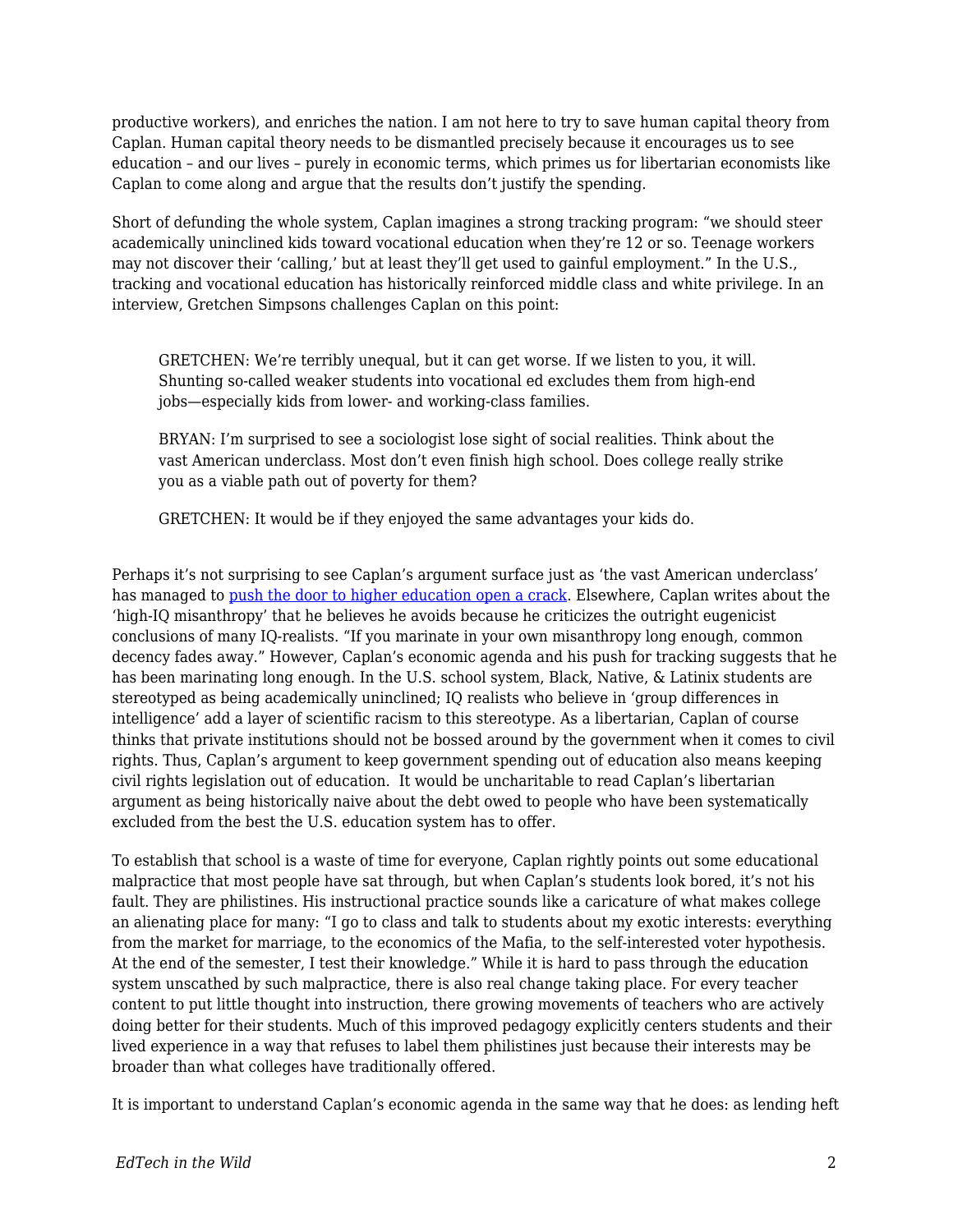to an established agenda of the 'budget hawks'. Caplan has worked in the Mercatus Center at George Mason University for nearly two decades, an institution which has been heavily bankrolled by the right-wing Koch brothers since the mid 1980s. In *[Dark Money](https://www.penguinrandomhouse.com/books/215462/dark-money-by-jane-mayer/9780307947901/)*, Jane Mayer writes that a former professor at George Mason describes Mercatus as "a lobbying group disguised as a disinterested academic program." Ties to this deeper agenda don't make Caplan wrong, but they do help explain why when recognizing the flaws in the education system, Caplan chooses to defund education rather than try to make it better.

### **The best education is already free?**

Caplan thinks that the 'sheepskin effect', the economic returns that come from sticking it out one more year to get a diploma (which used to be made of sheepskin) instead of dropping out, sets the lower bounds for how much of education is signaling. According to this logic, someone who completes 3 years of an engineering degree is almost as good – has almost as much human capital – as someone who sticks out the fourth year to receive the diploma. Yet, sticking out that extra year to receive the diploma adds more economic benefit in terms of earnings than what we would predict based on the economic return per year of a degree. So, if we know the difference in economic benefit between *almost* completing an engineering degree and then dropping out, in comparison to sticking it out for the diploma, then we can calculate how much is signaling.

The economist [Noah Smith](https://noahpinionblog.blogspot.com/2017/12/sheepskin-effects-signals-without.html) argues that Caplan misunderstands the logic of signaling in his argument since it's not very difficult to complete the last year of college if they have already made it that far, and thus sticking it out for a diploma can't act as a signal because it's not *costly*. According to signaling theory, employers do not have access to the same information that potential workers do about their productivity. Thus, workers who have this information about themselves look for a signal they can send employers to show that they are the real deal. If the signal were too easy, anyone could adopt it. While showing up on time to an interview gives employers information, it's not a signal in the true sense because just about anyone can meet that criteria.

Caplan's arguments in favor of signaling are mostly of interest because they reveal just how out of touch he is with the realities of most students. For example, Caplan argues that if diplomas weren't about signaling and really about human capital for learning, then "The best education in the world is already free. All complaints about elite colleges' impossible admissions and insane tuition are flatly mistaken. Fact: anyone can study at Princeton for free. While tuition is over \$45,000 a year, anyone can show up and start attending classes. No one will stop you. No one will challenge you. No one will make you feel unwelcome. "

This might be true if you present as a middle class white person of about the right age, but I'm not sure that Black or [Native](https://eu.usatoday.com/story/news/nation-now/2018/05/04/body-cam-campus-police-question-2-native-americans/582729002/) peoples would feel equally empowered to show up in lectures. According to the *[The Atlantic](https://www.theatlantic.com/business/archive/2015/03/the-man-who-snuck-into-the-ivy-league-without-paying-a-thing/386917/)*, "it would be challenging for someone to go unnoticed" at Stanford, and Yale would consider such actions trespassing. But to hear Caplan's unrealistic premise out, it's not like the only difference between sitting in on classes and getting a diploma comes down to a credential that signals to future employers. Students might even feel that they aren't getting the full learning experience without conferencing with professors during office hours and receiving feedback on their work. They might need access to library materials, want to participate in sports and clubs, or simply feel like they were cheating to not pay for a lecture when their classmates are.

Caplan uses shallow analogies – funding the educations system is like clinging to an ineffectual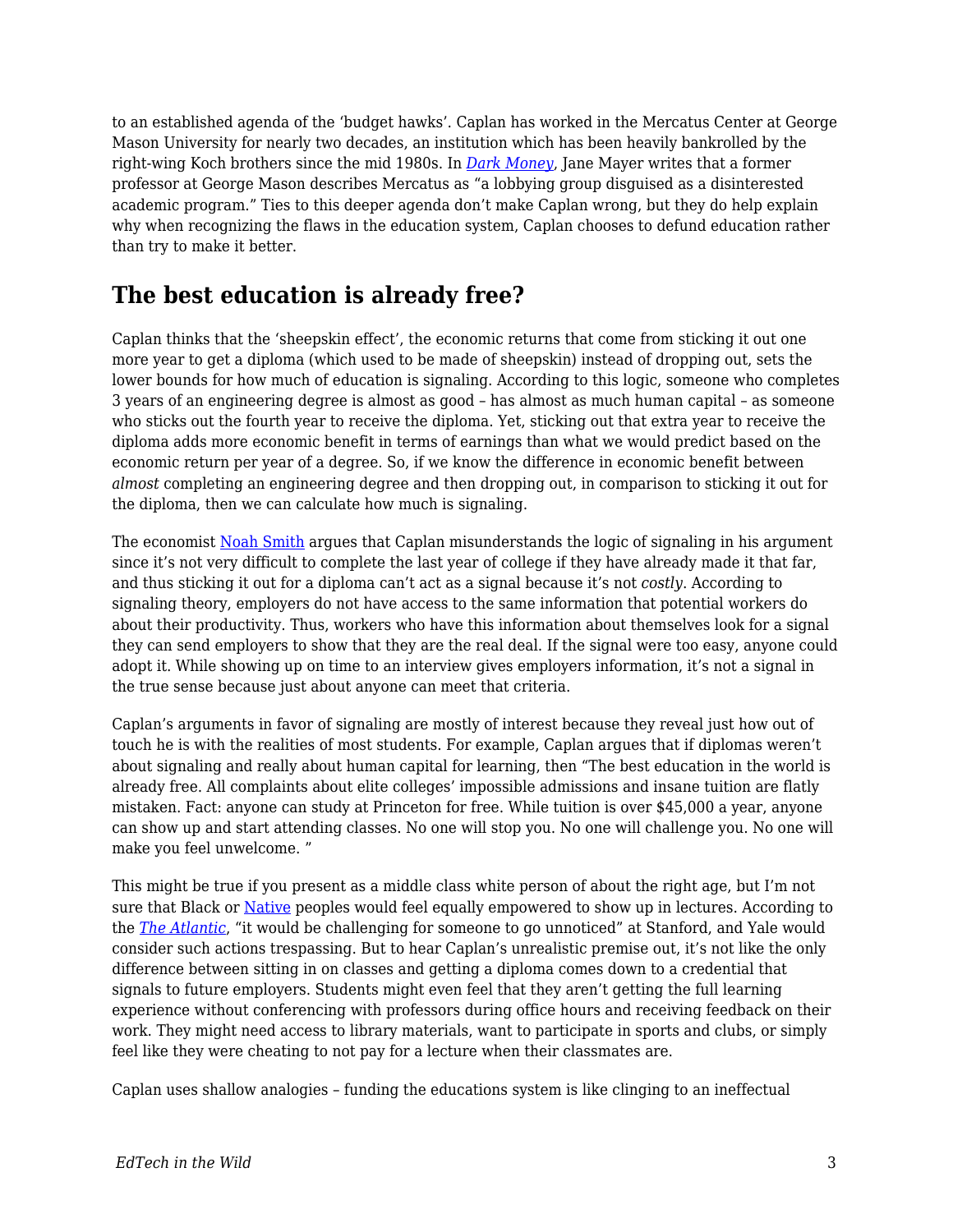fungus cream, subsidizing education for the poor is like subsidizing diamond wedding rings – that should make us question his grasp of the serious consequences of his proposal to defund education and *raise* college tuition. If budget hawks are looking for intellectual heft, they had best look elsewhere.

Suppose I prove your toenail fungus cream doesn't work. I counsel, 'Stop wasting money on that worthless cream.' Would you demur, 'Not until we find a toenail fungus remedy that works'? No way. Finding a real remedy could be more trouble than it's worth. It might take forever. Continuing to waste money on quackery until a cure comes into your possession is folly. Saying, 'There must be a cure!' is childish and dogmatic. Maybe your toenails are a lost cause, and you should use the savings for a trip to Miami.

Imagine the government subsidized wedding rings for the poor. Anyone ready for marriage can go to any jewelry store in the country, knowing—whatever their income—they can buy a diamond ring. The snag: diamond rings are largely a signal of marital commitment. If diamonds were cheap as plastic, other gems would adorn our rings. They're valuable because they're costly. Once the government makes them affordable to all, then, diamond rings signal little or nothing. Doesn't this 'level the playing field'? Only for a heartbeat. …Thanks to government subsidies, every suitor can afford a wedding ring, but so what? Society is functionally as unequal as ever. Subsidies don't just hurt the poor by fueling credential inflation. They reshape hiring and promotion to the poor's detriment.

But even by Caplan's own lights, education isn't *ineffective*. He acknowledges that literacy and numeracy are essential skills that schools do help build. And unless Caplan is the one person who applies expensive toe fungus cream in public, no one uses it to signal. Our intuitions about toe fungus cream might change if it helped us manage most of the major symptoms, and applying it acted as a 'signal' to get us access to spa we would very much like to go to. However, the analogy is most misleading when it comes to our sense of agency. As [Dr. Lee Skallerup Bassette](http://diverseeducation.com/article/113230/) points out in her brilliant review, "There is literally nothing I can do to fix the fungal cream. There is plenty I can do to fix education as a citizen."

There is something *dangerous* about a commitment to funding education, but it has nothing to do with reducing it's value by making it widely available. Rather as Noam Chomsky has argued, a commitment to funding education and social services is dangerous because it means promoting the value that we care about each other. If neoliberalism is 'lovelessness as policy' (Naomi Klein), then any challenge in the form of a social commitment to the least well off is the truly radical alternative to our current system. In an argument for publicly funding higher education, [Dr. Tressie McMillan](https://www.dissentmagazine.org/article/tressie-mcmillan-cottom-why-free-college-necessary) [Cottom](https://www.dissentmagazine.org/article/tressie-mcmillan-cottom-why-free-college-necessary) argues, "It reintroduces the concept of public good to higher education discourse—a concept that fifty years of individuation, efficiency fetishes, and a rightward drift in politics have nearly pummeled out of higher education altogether. We no longer have a way to talk about public education as a collective good because even we defenders have adopted the language of competition."

Caplan tries to counter arguments about spending more on education by arguing that the U.S. already spends more than enough, and contrary to popular impressions, more than it does on war.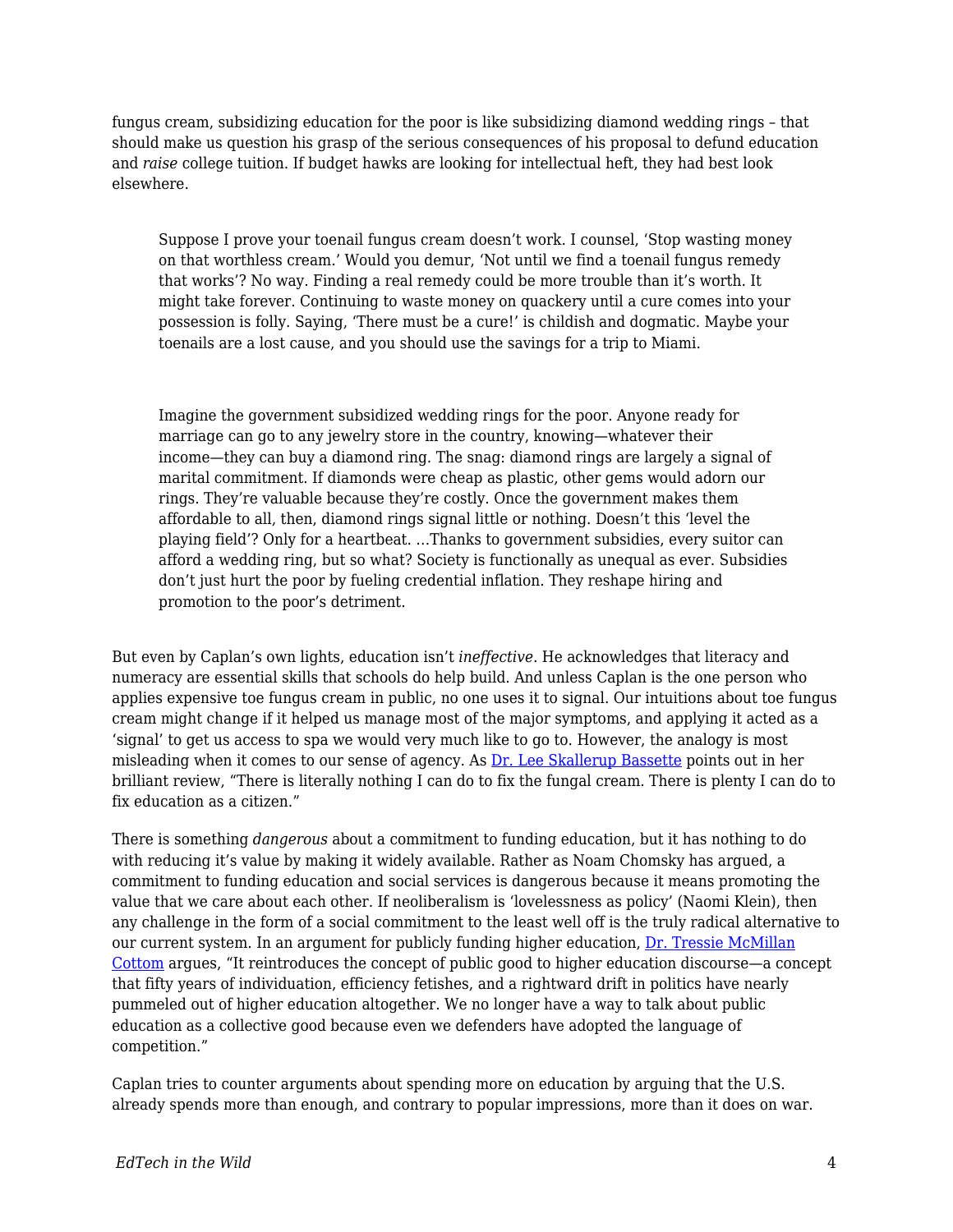"The air force may not hold bake sales, but total education spending far surpasses total military spending. For the 2010–11 school year, education was 7.5% of the American economy, versus 4.7% for defense. Spending came to over \$1.1 trillion on education, and a bit over \$700 billion on defense. Schools overtook the military back in 1972 and sharply widened their lead after the Cold War."

The data is a bit more complex than this. In terms of [military spending](https://www.csis.org/analysis/us-military-spending-cost-wars), "the United States now has no official estimate of the cost of its wars" because many of the costs are not included in the already massive baseline budget. We need to add several trillions of dollars – perhaps more than 10 trillion – to really get a true sense of U.S. military spending since FY2001.

What about the spending on education? In terms of <u>federal discretionary spending</u>, the U.S. spends far more money on war than on education: 70 billion for education, 598.5 billion for the military (again, this is the baseline spending, not the full cost). When people rightly point out that the military doesn't need to hold bake sales, we can imagine what the U.S. education system might look like if a few hundred billion dollars per year were directed towards improving the least well-funded schools or to measures to reduce poverty. If we add in the funding from state and local levels, the expenditure per public school student was \$12,509 in [2013-14](https://nces.ed.gov/fastfacts/display.asp?id=66). However, that average obscures the vast inequality in the U.S. According to *[The Atlantic](https://www.theatlantic.com/business/archive/2016/08/property-taxes-and-unequal-schools/497333/)*,

Nationally, high-poverty districts spend 15.6 percent less per student than low-poverty districts do, according to [U.S. Department of Education](http://www.ed.gov/news/media-advisories/secretary-duncan-urban-league-president-morial-spotlight-states-where-education-funding-shortchanges-low-income-minority-students). Lower spending can irreparably damage a child's future, especially for kids from poor families. A 20 percent increase in per-pupil spending a year for poor children can lead to an additional year of completed education, 25 percent higher earnings, and a 20-percentage point reduction in the incidence of poverty in adulthood, according to [a paper](http://www.nber.org/papers/w20847) from the National Bureau of Economic Research.

# **How much of education is signaling and why does it matter?**

While there is no doubt that education pays returns to individuals, Caplan's argument centers on calculating the *social return* to funding an education system. From the perspective of human capital economists, education is the path to national prosperity because it creates a more productive workforce. As Caplan summarizes, "Human capital says education increases the size of the pie; signaling says education redistributes the pie." Lest we think that there's not much economic pie to go around, the U.S. GDP has increased nearly 10 fold over the last forty years.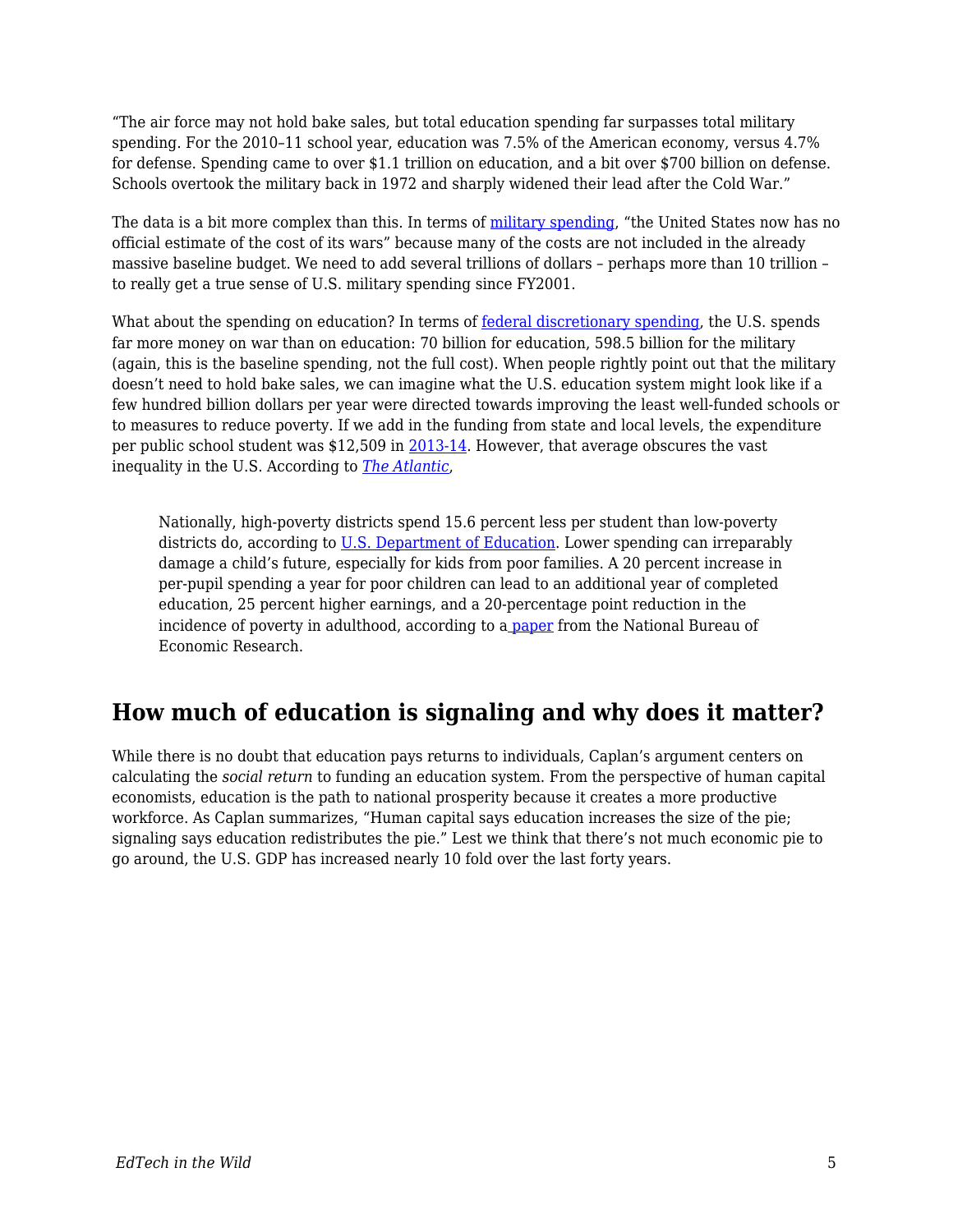

How does Caplan arrive at his guess that education is 80% signaling? Caplan compares two rates of return: the "effect of a year of personal education on personal income" with the "effect of a year of national education on national income." If education has a high selfish benefit for the individuals who can use it to signal their way to more income, but little social benefit, then Caplan argues that we should defund the system.

At the global level, a typical year of personal education seems to raise personal income by 8–12%. A typical year of national education, in contrast, seems to raise national income by only 1–3%. While these ranges are compatible with a wide range of human capital signaling splits, signaling consistently overshadows human capital. If King Solomon had to announce a precise human capital/signaling split, 20/80 again sounds about right.

Caplan's calculation seems overly blunt. A more fine-grained analysis by [Baris Kaymak](http://www.sole-jole.org/12497.pdf) puts the proportion of signaling much lower.

Estimation results show that the signaling role of education is equal to 22% of the return to education estimated by OLS for workers with low ability. For workers of higher ability most of the uncertainty is resolved prior to employment, leaving a very small role for signaling, 1% of the OLS return, despite the slower employer learning on the job.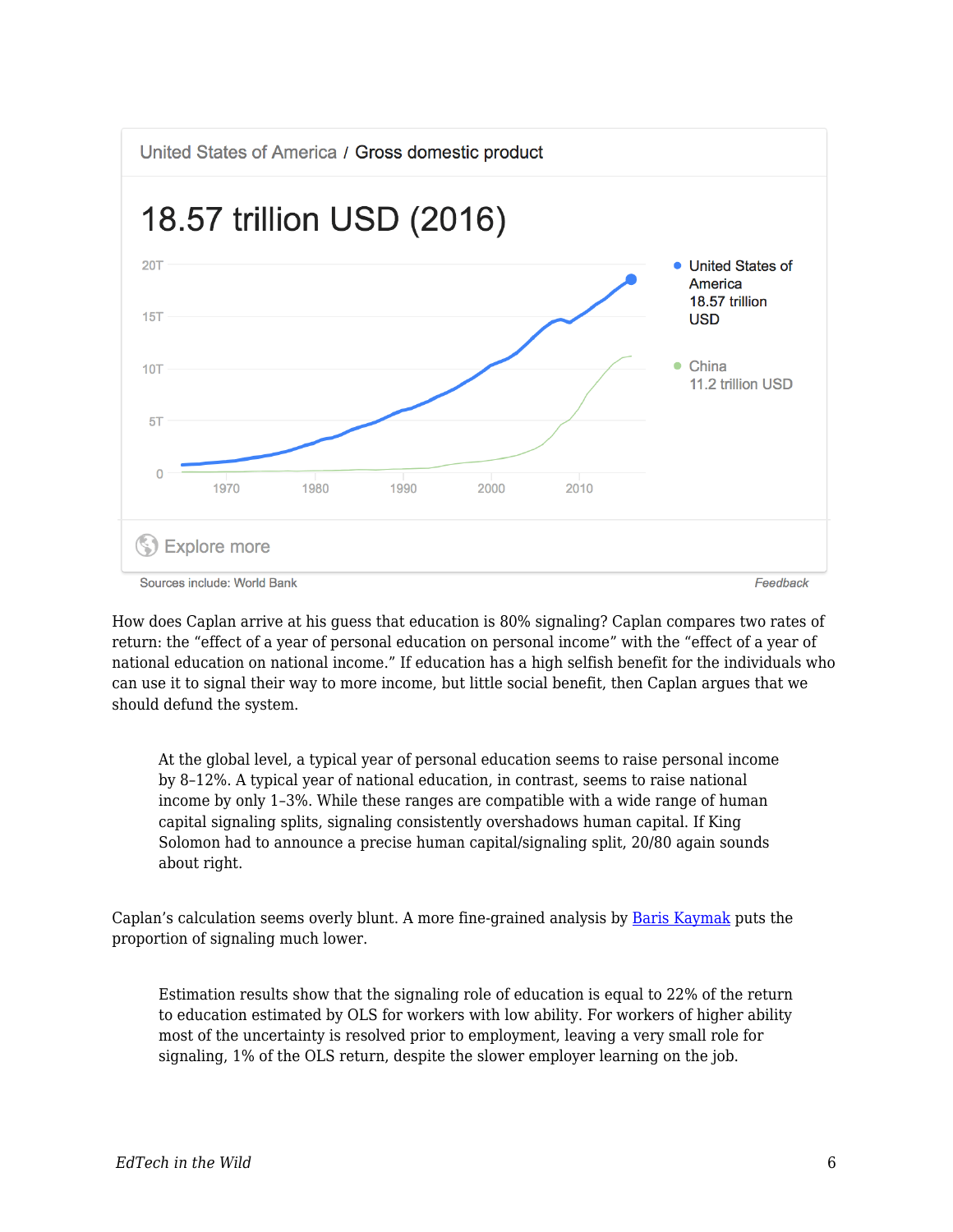# **Human Capital**

A lot of neoliberal curses come home to roost in Caplan's critique of human capital theory. Whenever well-intentioned progressives use human capital discourse to argue for 'future proofing' ([Keri Facer](https://www.amazon.ca/Learning-Futures-Education-Technology-Social/dp/0415581435)) students, they need to also consider what their argument implies if some of their core assumptions don't turn out to be true. Despite whatever Thomas Friedman says, we all know there is something wrong with the idea that income and compensation only reflect the skills and ability that we bring to a job. An argument against human capital theory is not an argument against education, but an argument about reducing the value of education to economic calculations. In [Rachel Cohen's](https://democracyjournal.org/magazine/49/is-school-a-waste-of-time/) review of Caplan's book, she writes:

Education is still crucial for building citizenship, for maintaining democratic polities, for fostering human development. But it would be better if our government stopped looking at schools as *the* ticket to economic security, and stopped acting as though our ability to afford health insurance, housing, and food should depend on whether one is capable of obtaining a college degree.

In his analysis of rising inequality, Thomas Piketty points out the rising share of income – between 45% and 50% – that goes to the top decile (10%) of labour. The CEO of *Under Armor* makes in less than one day what the median worker in their company makes in a year (\$10,686). Does the CEO of *Under Armor* really have [378 times more](https://inequality.org/great-divide/how-to-track-ceo-worker-pay-ratios/) human capital than the median worker? Piketty rejects this explanation:

One possible explanation of this is that the skills and productivity of these top managers rose suddenly in relation to those of other workers. Another explanation, which to me seems more plausible and turns out to be much more consistent with the evidence, is that these top managers by and large have the power to set their own remuneration, in some cases without limit and in many cases without any clear relation to their individual productivity, which in any case is very difficult to estimate in a large organization. (p. 24)

How would human capital theory put a value on vastly underpaid care labor that is essential to the functioning of the economy, or all of the *unpaid* work without which society would not function? In her conceptual critique of Becker's human capital theory, [Antonia Kupfer](http://eprints.soton.ac.uk/364596/1/Kupfer%202014%20Interrelation%20of%20twenty-first%20century%20education%20and%20work.pdf) argues that schools do not simply produce human capital in a linear relation because unpaid work is "a precondition of education taking place." Most of the work that goes into getting a child ready to attend school and to support them throughout their educational careers is unpaid and not counted as productive uses of human capital: from giving birth, to feeding children, washing their clothes, and getting them to school, the feminized work that readies children for education is truly massive. Kupfer asks, "How could 'productivity' be measured in the increasing service sector such as care of elderly, counseling or management? In fact, productivity is highly culturally conceptualized and impacted."

According to Kupfer, the human capital "concept abolishes the difference between labour and capital by conceptualizing all people as capitalists through their capitalized work force." The idea of human capital seems to democratize potential, when in fact financial capital is increasingly concentrated in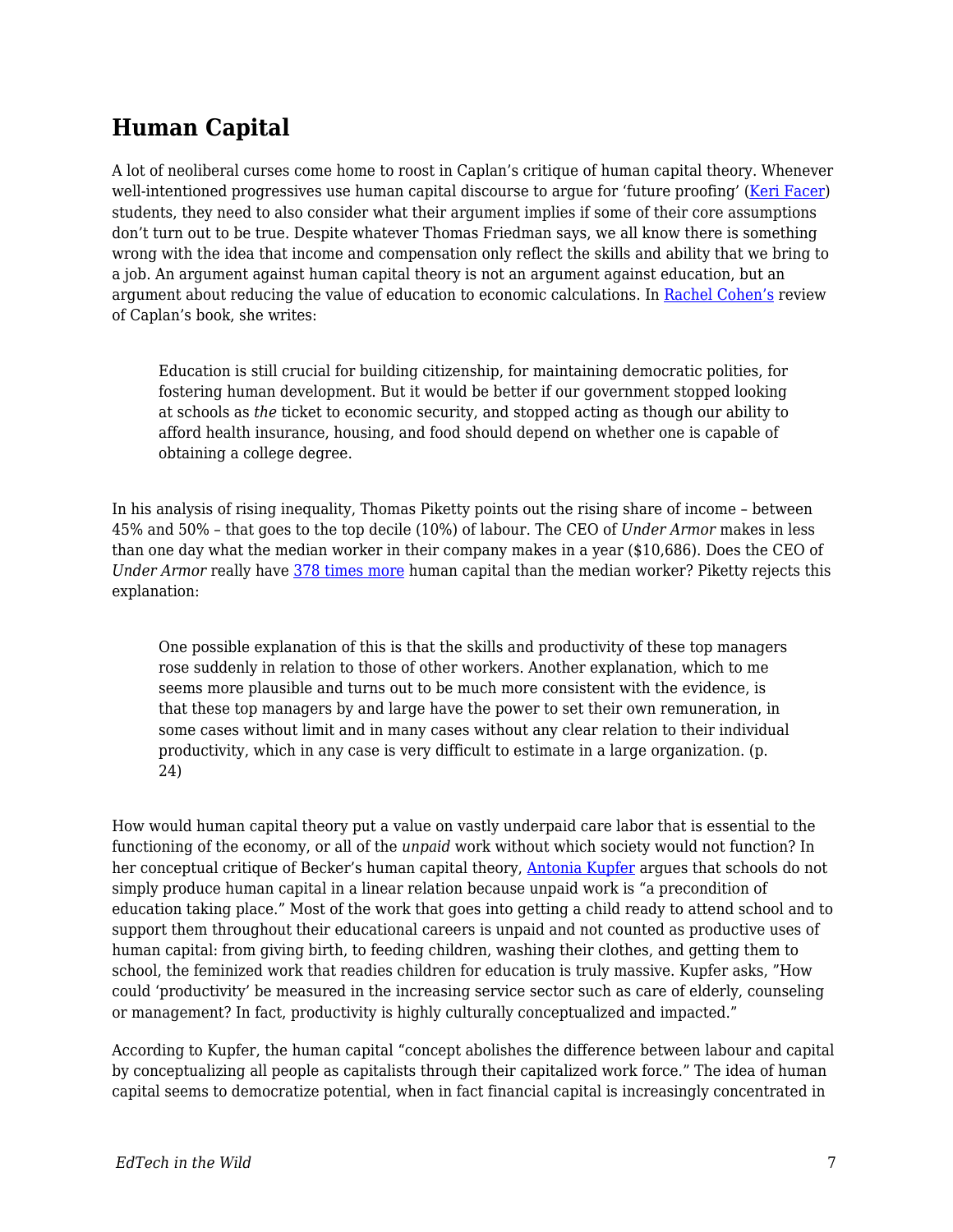the hands of a few people. Piketty outright rejects the idea of human capital because "human capital cannot be owned by another person or traded on a market (not permanently, at any rate)… In slave societies, of course, this is obviously not true." (p. 46) If human capital theory was at some point during the mid 20th century kept in balance by a growing international commitment to human rights, [Maren Elfert](https://www.amazon.com/UNESCOs-Utopia-Lifelong-Learning-Intellectual/dp/1138242527) argues that it has "come out of equilibrium when neoliberal conservative governments came into power in the late 1970s which put the human capital approach at the service of an excessive market ideology, under which profit considerations dominated."

Consider the power relations between "the ones who pay" and put forth capital in the form of money and "the ones who are paid" who put forth 'human capital' in the form of skills, energy, and smiles. Capitalists are able to exert far more influence on the structure of labour conditions by replacing workers with machines, which serves to de-skill the labour force, while human capital is not able to wield a reciprocal power against the capitalists. [Dr. Tressie McMillan Cottom](https://www.amazon.ca/Lower-Ed-Troubling-Profit-Colleges/dp/162097438X/ref=sr_1_fkmr0_1?s=books&ie=UTF8&qid=1530311976&sr=1-1-fkmr0&keywords=cotton+tressie) argues that "we have a labor market where the social contract between workers and the work on which college has previously relied has fundamentally changed and makes more workers vulnerable." *The ones who are paid* face ceaseless precarity & pressure to upgrade their skills and manage their self-presentation. In large part, this pressure comes from the fact that journalists like Thomas Friedman act as a [mouthpiece for Capital](https://www.versobooks.com/books/1024-the-imperial-messenger) by turning the musings of the CEOs he lunches with into prescriptions for national economic success.

The consulting firm [McKinsey](http://dropoutprevention.org/wp-content/uploads/2015/07/ACHIEVEMENT_GAP_REPORT_20090512.pdf), using the kinds of methods developed by the pre-eminent human capital economist [Eric Hanushek](http://hanushek.stanford.edu/publications/higher-grades-higher-gdp) to tie the GDP to levels of education, conceptualizes the so-called 'achievement gap' in purely economic terms. Social injustice becomes a drag on the GDP:

If the United States had in recent years closed the gap between its educational achievement levels and those of better-performing nations such as Finland and Korea, GDP in 2008 could have been \$1.3 trillion to \$2.3 trillion higher. This represents 9 to 16 percent of GDP.

If the gap between black and Latino student performance and white student performance had been similarly narrowed, GDP in 2008 would have been between \$310 billion and \$525 billion higher, or 2 to 4 percent of GDP. The magnitude of this impact will rise in the years ahead as demographic shifts result in blacks and Latinos becoming a larger proportion of the population and workforce.

According to the economist [Ha-Joon Chang](https://www.amazon.ca/Things-They-Dont-About-Capitalism/dp/1608193381), McKinsey's logic doesn't fit the facts: "there is very little evidence to support the view that increased education leads to higher economic growth." "What really matters in the determination of national prosperity is not the educational levels of individuals but the nation's ability to organize individuals into enterprises with high productivity."<sup>7</sup>Chang references ['Where has all the education gone?](https://sites.hks.harvard.edu/fs/lpritch/Education%20-%20docs/ED%20-%20Econ%20Growth,%20impact/where%20has%20all%20the%20education%20gone.pdf)'

In 1960, Taiwan had a literacy rate of only 54 per cent, while the Philippines' was 72 per cent. Despite its lower education level, Taiwan has since then notched up one of the best economic growth performances in human history, while the Philippines has done rather poorly. In 1960, the Philippines had almost double the per capita income of Taiwan (\$200 vs. \$122), but today Taiwan's per capita income is around ten times that of the Philippines (\$18,000 vs. \$1,800). …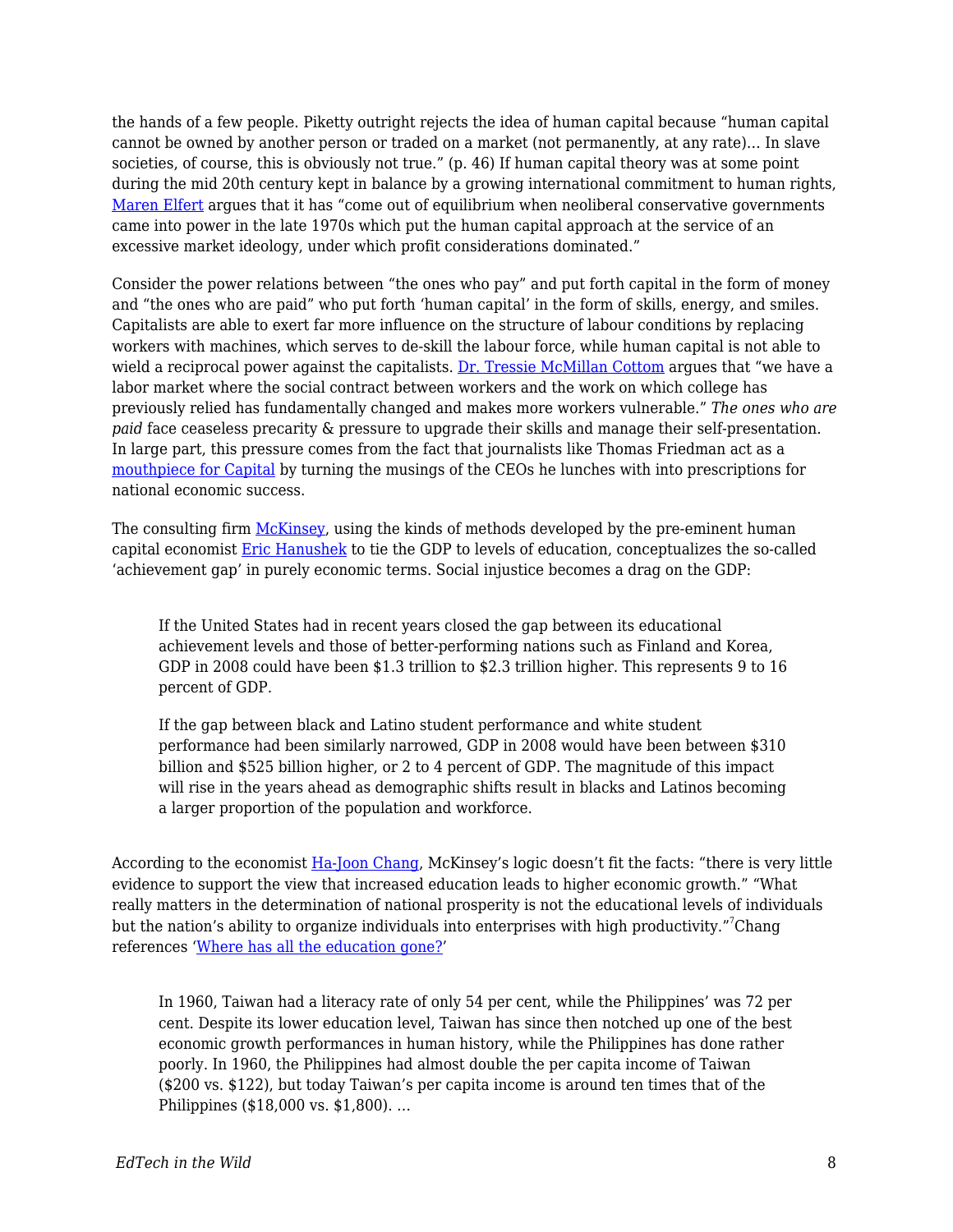The East Asian economies did not have unusually high educational achievement at the start of their economic miracles, while countries like the Philippines and Argentina did very poorly despite having significantly better-educated populations. At the other end of the spectrum, the experience of Sub- Saharan Africa also shows that investing more in education is no guarantee of better economic performance. Between 1980 and 2004, literacy rates in Sub-Saharan African countries rose quite substantially from 40 per cent to 61 per cent. Despite such rises, per capita income in the region actually fell by 0.3 per cent per year during this period. If education is so important for economic development, as most of us believe, something like this should not happen.

Having an abundance of intelligent, mechanically skilled, & literate people does not mean that there will be 'productive' work for them. Nor does it mean that their contributions will get counted as being 'productive' in the economic sense. While employers might complain they can't find skilled employees, [the 'skills gap' is largely a myth](https://www.longviewoneducation.org/political-economy-skills-gap/). Unfortunately, many who see themselves as advocates for a progressive education system that frees itself from standardized testing essentially make the same argument as Caplan: U.S. schools don't teach any useful skills, and hence education should be vocationalized. In one recent example, [Ted Dintersmith](https://press.princeton.edu/titles/11224.html) argues that "our best path to leveling society's playing field is to make the high school diploma meaningful. Let students take on real-work challenges, gaining the ability to contribute effectively to an organization or community. Ensure K-12 graduates have hirable skills."

Such progressive advocates are largely ignorant of the [two different strands of progressive](https://www.longviewoneducation.org/are-we-robbing-students-of-tomorrow/) [education,](https://www.longviewoneducation.org/are-we-robbing-students-of-tomorrow/) one which argued for adapting kids to the economic order, and one which had more radical leanings. In *The New Republic* [\(1915, republished in](http://www.jstor.org/stable/1179397) *[Curriculum Inquiry](http://www.jstor.org/stable/1179397)* [in 1977\)](http://www.jstor.org/stable/1179397), Dewey put his criticism this way:

Apart from light on such specific questions, I am regretfully forced to the conclusion that the difference between us is not so much narrowly educational as it is profoundly political and social. The kind of vocational education in which I am interested is not one which will 'adapt' workers to the existing industrial regime; I am not sufficiently in love with the regime for that. It seems to me that the business of all who would not be educational time-servers is to resist every move in this direction, and to strive for a kind of vocational education which will first alter the existing industrial regime, and ultimately transform it. (p. 38-9)

Like so much of our lives under late capitalism, education has been subjected to an "excessive market ideology" for at least the last 50 years. Under human capital theory, "the role of the state could be *limited* to improving educational standards, expanding access to higher education, and creating flexible job markets that reward talent, ambition, and enterprise."<sup>8</sup>Brown, Lauder, and Ashton, *The Global Auction.* If we want to get to the root causes of why the education system is broken and what can be done to fix it, we need to free ourselves from the ideology that makes Caplan's calculations all but inevitable.